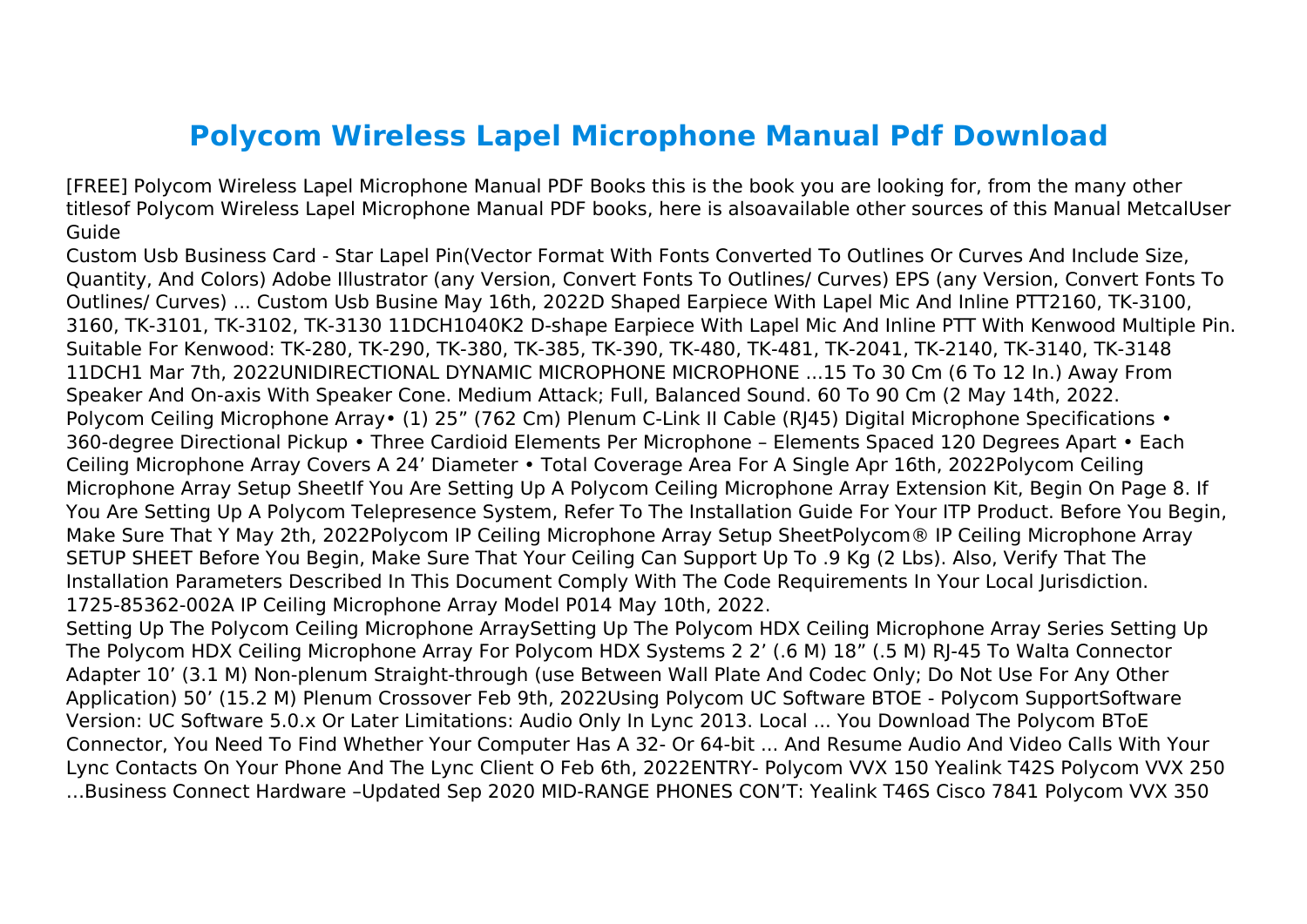Full Duplex Speakerphone Yes Yes Yes Power Over Ethernet (PoE) Yes Yes Yes HD Voice Yes Yes Yes Color Display Yes X No Yes Wi-Fi Add-on Dongle\* X No Add-on Dongle\* Bluetooth Add-on D Apr 12th, 2022.

Polycom UC Software 5.5.3 For Polycom Trio Solution ...ADMINISTRATOR GUIDE 5.5.3 | December 2017 May 8th, 2022Polycom RealPresence Group Series With Polycom Touch Control• Using The Polycom Touch Control As A Virtual Remote Control • Disconnect A Polycom Touch Control Device From A RealPresence Group Series Calling Sharing Content Recording Calls Settings The Polycom Touch Control Has A Touch Screen That Allows You To Control A RealPresence Group Syste Mar 12th, 2022Polycom VVX Expansion Modules With Polycom VVX …Applies To Models: VVX 600, 500, 400, 410, 300, And 310 Documentation: Polycom UCSupporting Software 4.1.6 Administrator's Guide Addendum And Quick Start Guide For Polycom VVX Expansion Modules Software Version: UC Software 4.1.6 NoneLimitations: Main Business Size: Businesses Medium May 4th, 2022.

Polycom SoundStation2W - Polycom Conference PhonesSoundStation2W Is Polycom's Next-generation, Wireless Conference Phone That Gives Users The Freedom To Conference Any-where Team Collaboration Is Important - Even In Rooms Where There Are No Phone Lines. With Better Voice Quality Than T Jun 11th, 2022Revolabs HD Single/Dual Wireless Microphone SystemIntroduction : Congratulations On Your Purchase Of A Revolabs Wireless Microphone System! This System Digital Utilizes 1.9 GHz DECT Technology, And High Bandwidth Audio From Multiple Wireless Microphones, - Enabling Clear, Reliable, Untethered Communications In Recording, Audio/video Conferencing, Speech - Recognition, VOIP Communications ... Apr 8th, 2022LiveMic2 Wireless Bluetooth Microphone & Transmitter: User ...Dragon NaturallySpeaking All Versions Of Dragon NaturallySpeaking, Including The Home, Premium, Professional, Legal And Medical Versions Are Fully Compatible With A Bluetooth Sound Source, Including The LiveMIC2. The Set-up Is Straightforward And You Should Follow The Dragon Instructions For Adding A Bluetooth Audio Device As Your Sound Source. Jun 17th, 2022.

DATASHEETCochlear Wireless Mini Microphone 2+Dimensions L 2.4 X H 1.1 X W 0.87" / L 61 X H 28.5 X W 22 Mm Weight 0.78 Oz / 22 Grams Power Supply Built-in Rechargeable Battery Battery Life (fully Charged) Microphone & Line-in Mode: Typical 11 Hours FM Mode: Typical 10 Hours Apr 5th, 2022Advanced Ear Microphone - Pacific Wireless …Personalise Your Communications Advanced Ear Microphone Stylish Lapel Microphone Twist & Lock™ Earpiec Apr 14th, 2022Revolabs Fusion Wireless Microphone System Set-Up GuideMay 07, 2018 · Video Conferencing Revolabs Fusion Wireless Microphone Solution Is Compatible With All Of The Major Video-conferencing Solutions, Including Lifesize, Polycom, Sony, And Tandberg. It Includes A Remote Control To Control The Sound Volume. Decide On Where You Want To Put The Mar 2th, 2022. Revolabs Fusion™ Wireless Microphone System Set-Up GuideVideo Conferencing Revolabs Fusion Wireless Microphone Solution Is Compatible With All Of The Major Video-conferencing Solutions, Including Lifesize, Polycom, Sony, And Tandberg.